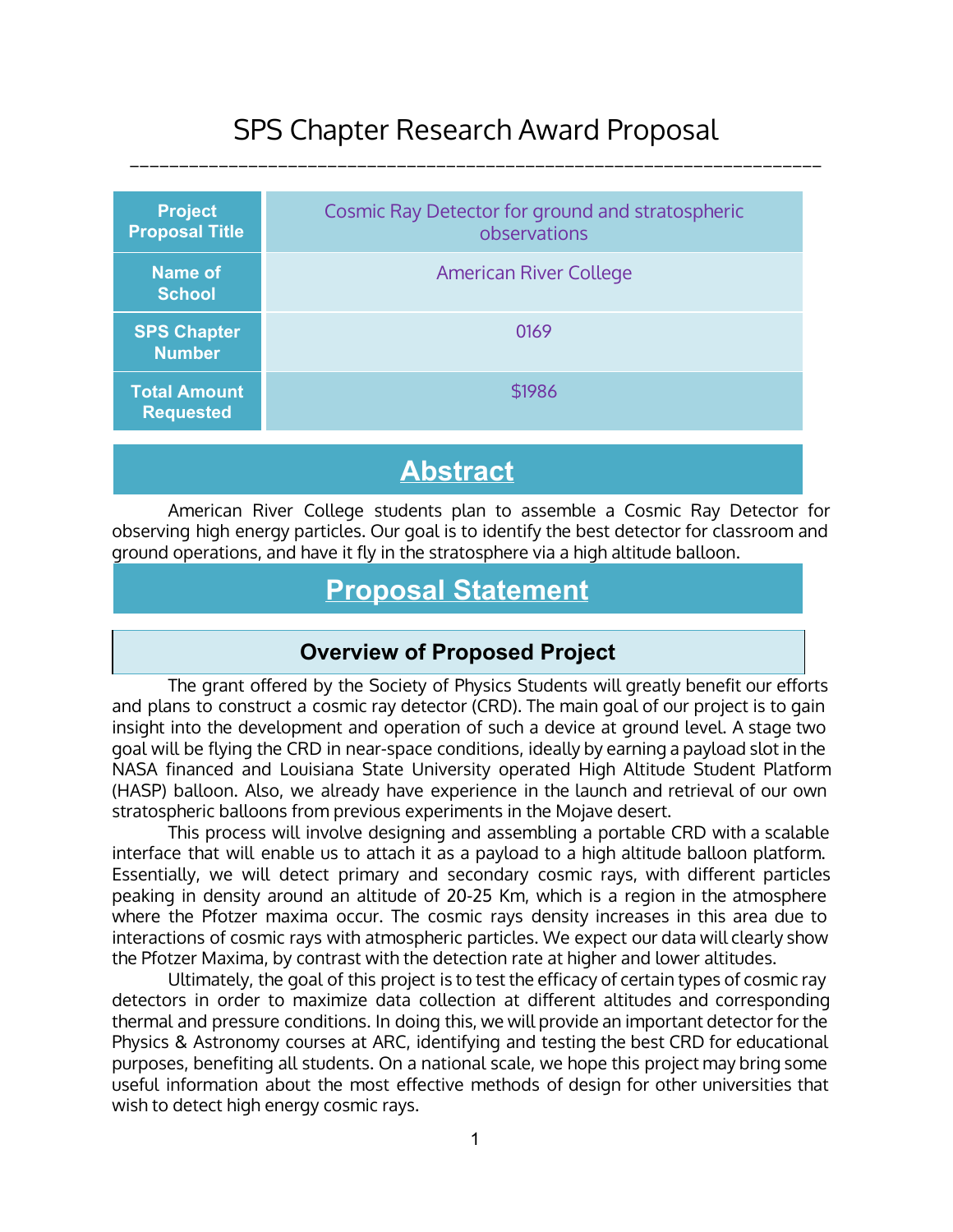The significance of constructing a CRD for purposes of academic research is that it will enable us to examine and compare high energy particles in the upper atmosphere and sea level. Successful data collection in this project may allow other community colleges across the nation to take initiative to make an impact academically in their own Physics & Astronomy programs. The data analysis and storage per se will already represent a significant challenge - among others - in the CRD design. In general it will be a magnificent introduction for students to the overall experience of research in an academic setting.



**Figure #1:** Depiction of the interactions of different primary and secondary in the upper atmosphere that end up decaying into other particles such as pions (labeled " $\pi$ ") and muons ( labeled " $\mu$ ") at lower altitudes.

#### **Background for Proposed Project**

CRD work in a variety of methods when it comes to identifying high energy particles. There are two designs that we will examine in our project. The first of which includes using a photomultiplier tube which will amplify the number of photoelectrons with several dynodes. This flux generated by individual photons in the scintillator is detected as a digital signal in the end electronics. The second method of identification uses fluorescent tubes. As the muons cross these tubes, the gas inside will ionize, producing a detectable electric signal. Also we expect the number of secondary cosmic ray muons to decrease significantly above an altitude of approximately 15 Km, where they typically are produced.



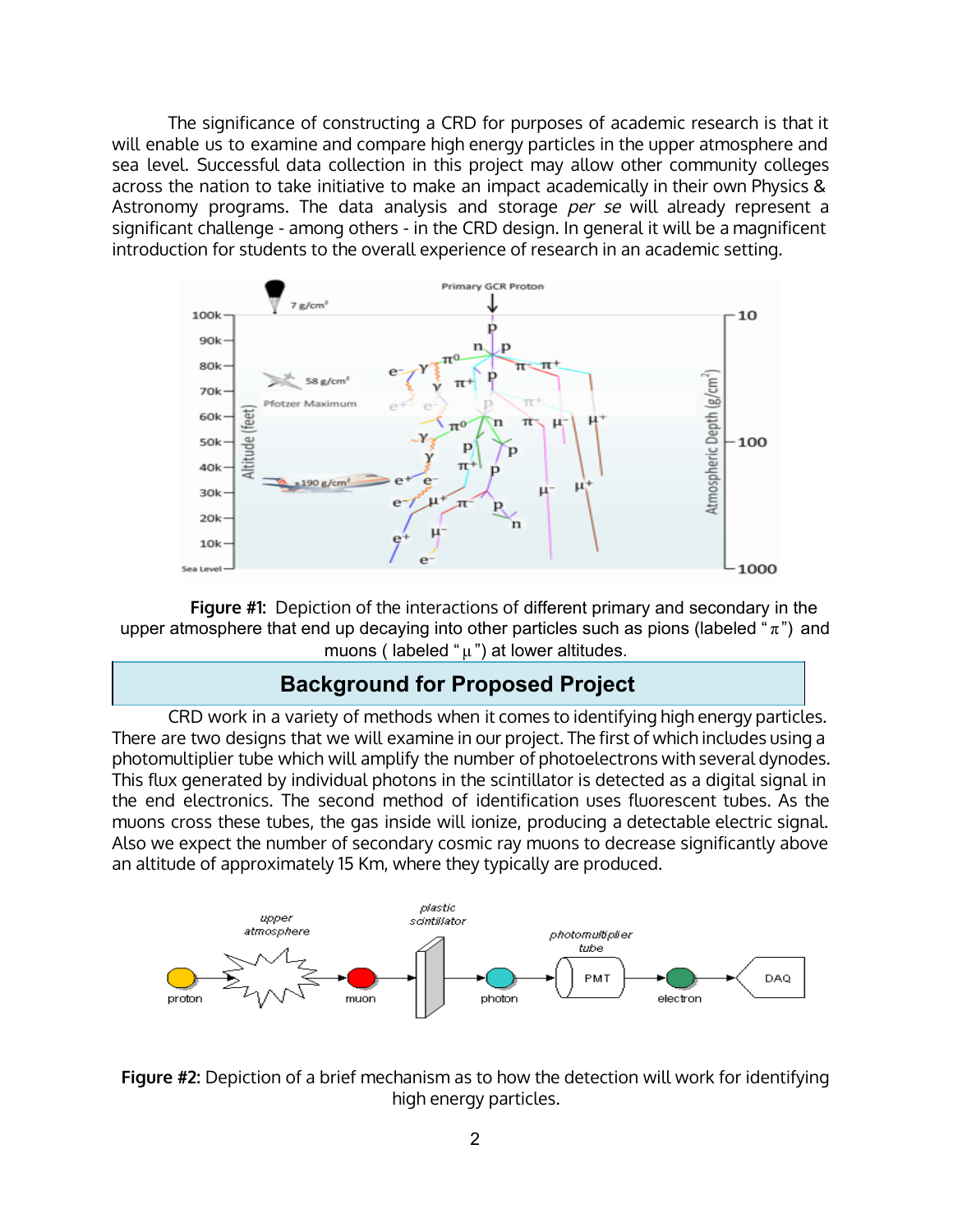## **Expected Results**

Upon completion of our project, we expect to have qualitatively shown through data collection which CRD is the best for identifying high energy particles in different environmental conditions. We also expect to observe the following results:

- ❖ Increase of cosmic rays with altitude up to the Pfotzer Maxima and subsequent decrease at higher altitudes
- ❖ Observe the East-West effect in cosmic rays above 25 Km, confirming most primary cosmic rays have positive charge.
- $\triangleleft$  Observe the decrease of muons above  $\sim$  15 Km.
- $\triangle$  Perhaps observe a day-night effect due to the solar cosmic rays contribution.
- ❖ Systematic usage of our CRD in ARC physics and astronomy courses at ground level. We assume that the HASP balloon will have a total flight time of approximately 20

hours where within that time frame, it will have reached a maximum altitude of  $\sim$  36 km.

#### **Description of Proposed Research Methods, Design, and Procedures**

The research experiment will revolve around the use of two differently designed CRD. One will consist of a NaI(Tl) scintillation crystal coupled with a multi-stage photomultiplier tube. The other will feature multiple circular or straight fluorescent lamp tubes with an electronic counter circuit. The selected CRD will be affixed to a compact, integrated platform attached to a high altitude balloon, with a data collection system working in stratospheric conditions. The custom software will capture and record live data from the CRD in addition to associated telemetry data. The data collected from the CRD will mainly come from a particle counter, energy meter, PMT module sensor, temperature and pressure sensors as well as a specialized photosensor array. Continuous operation of the entire system will be ensured through the use of a stable, uninterruptible power supply. Additionally, sensitive components and delicate circuitry will be shielded in order to minimize influence from electromagnetic interference and external noise that may be prevalent in the upper atmosphere. A possible visit to the Columbia Scientific Balloon Facility (CSBF), Palestine, Texas, for thermal and vacuum tests as early as May-June 2015 is also under consideration in the context of the HASP balloon.

After the payload returns to ground level, the collected data will be retrieved and processed. Analysis of the data may involve some calculations related to power spectral density, energy levels of primary and secondary incident cosmic rays and other calculations designed to identify the specific kinds of particles that were detected. Following this analysis, the information gathered will be disseminated through a formal report and college seminars and talks related to the CRD. This, of course, will also include a comparison between the two cosmic ray detectors in terms of quality and effectiveness in detecting high energy radiation.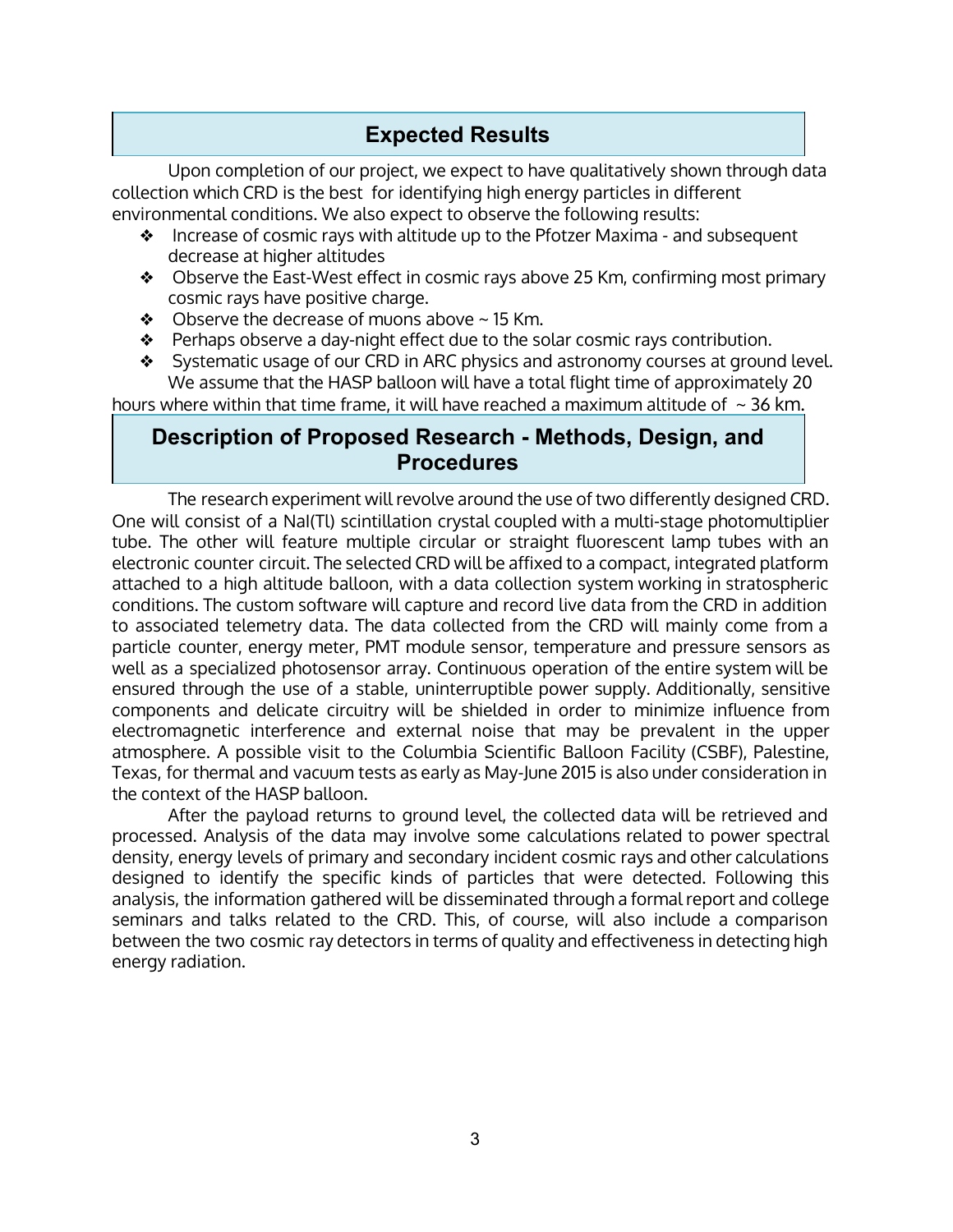## **Plan for Carrying Out Proposed Project**

- ❖ **Personnel -** Although only a handful of our team members are actually Physics majors, our team consist of a core of 12 students who share a great passion of the Physics field. Our team is divided into specific groups based on area of expertise, interest, and needs of the group.
- ❖ **Expertise -** Our current club treasurer, Michael Zarivny has significant knowledge and background into the design and operation of PMT's in addition to electronics. Professor Paulo Afonso has background in astronomical properties of high energy particles in deep space. In the recent past we also completed a successful launch and retrieval of a small stratospheric balloon in the Mojave desert.
- ❖ **Research Space -** The HASP balloon will launch from the Columbia Scientific Balloon Facility (CSBF) base in Fort Sumner, New Mexico. Integration and tests will be done at CSBF - Palestine, Texas. We also have the Physics, Chemistry and Electronics Dpts. facilities available at ARC.
- ❖ **Contributions of Faculty advisors or the department -** Professors Paulo Afonso (currently serving as our faculty advisor), Brooke Haag and Shih-Wen Young have their doctoral areas of expertise in astronomy, particle, and nuclear physics.

#### **Project Timeline**

- ❖ **August 23**: Fall 2014 semester begins
- ❖ **September**: Study different designs for CRD
- ❖ **October**: Begin analyzing the materials needed for the two selected CRD designs
- ❖ **November 15**: Submit a detailed proposal and budget to SPS
- ❖ **December**: Define technical details for the ground & flying CRD
- ❖ **December 19**: Submit the application for the Louisiana State University HASP
- ❖ **January 17**: Spring 2015 semester begins
- ❖ **January**: Receive notification to participate in the Louisiana State University HASP.
- ❖ **February**: Ensure the quality of the materials by running different ground trials
- ❖ **March**: Construct CRD and begin testing
- ❖ **April**: Finish trials and ensure all materials are operating properly
- ❖ **May 31**: Submit an interim report to SPS
- ❖ **June**: Finish assembly of ground-operating CRD in Sacramento.
- ❖ **August: 1-10** Fly to the Columbia Scientific Balloon Facility (CSBF), Palestine, Texas, for thermal and vacuum tests & integration of the CRD in the high altitude balloon in case of selection.
- ❖ **August 23**: Fall 2015 semester begins. Start using CRD in ARC courses of astronomy and physics.
- ❖ **September:** Fly to CSBF in Fort Sumner, New Mexico, for the HASP launch
- ❖ **October-November:** Data and flight analysis
- ❖ **December** 31: Submit the final report to SPS